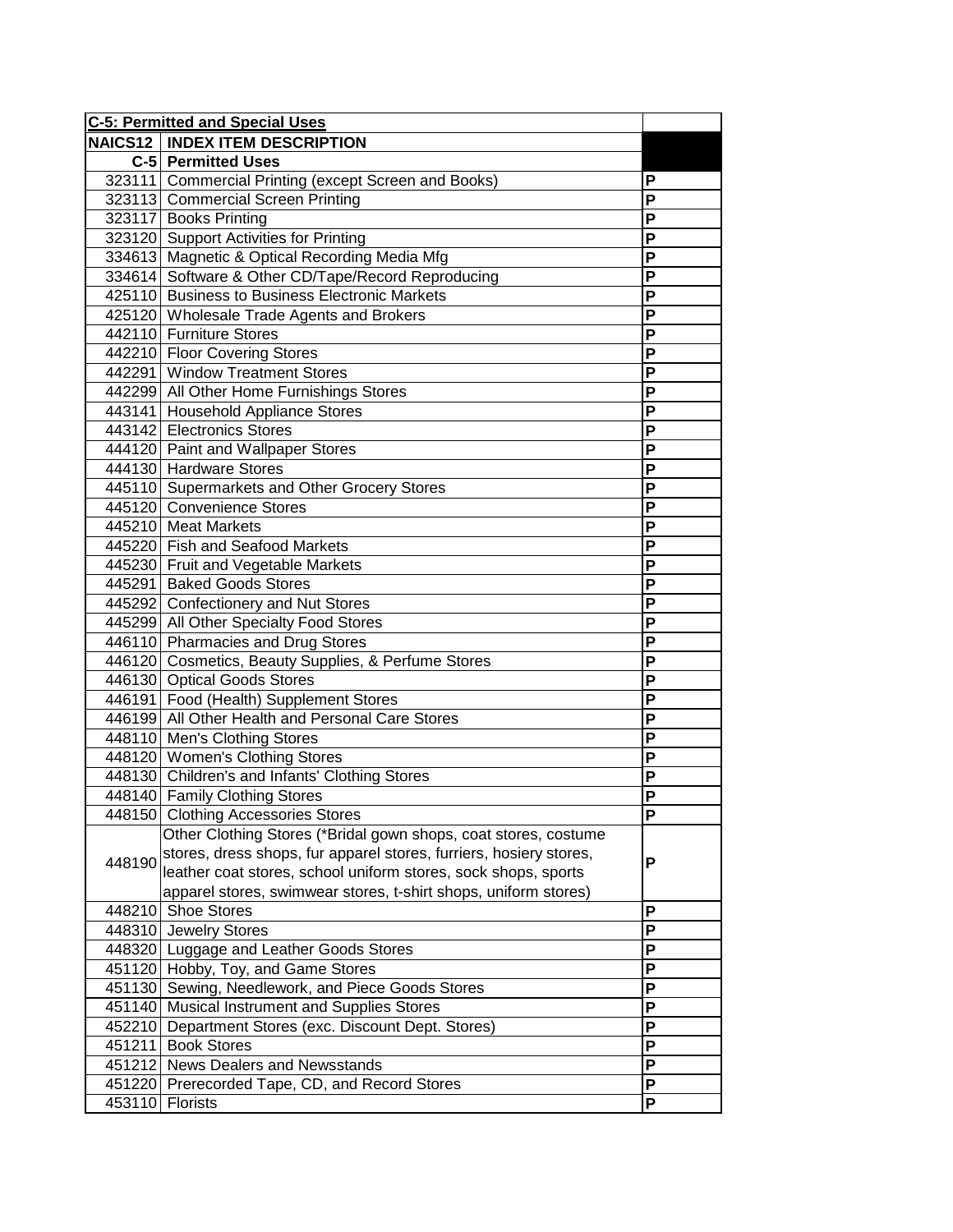| <b>C-5: Permitted and Special Uses</b> |                                                          |                |
|----------------------------------------|----------------------------------------------------------|----------------|
|                                        | <b>NAICS12   INDEX ITEM DESCRIPTION</b>                  |                |
|                                        | 453210 Office Supplies and Stationery Stores             | Ρ              |
|                                        | 453910 * Pet Supplies & Food Stores                      | P              |
|                                        | 453920 Art Dealers                                       | P              |
|                                        | 511140 Directory and Mailing List Publishers             | P              |
|                                        | 511191 Greeting Card Publishers                          | P              |
|                                        | 511199 All Other Publishers                              | P              |
|                                        | 511210 Software Publishers                               | P              |
|                                        | 512120 Motion Picture and Video Distribution             | P              |
|                                        | 512191 Teleproduction & Other Postproduction Services    | P              |
|                                        | 512199 Other Motion Picture and Video Industries         | P              |
|                                        | 512210 Record Production                                 | P              |
|                                        | 512220 Integrated Record Production/Distribution         | P              |
|                                        | 512230 Music Publishers                                  | P              |
|                                        | 512240 Sound Recording Studios                           | P              |
|                                        | 512290 Other Sound Recording Industries                  | P              |
|                                        | 518210 Data Processing, Hosting, and Related Services    | P              |
|                                        | 519110 News Syndicates                                   | P              |
|                                        | 519130 Internet Publg/Broadcasting/Web Search Portals    | P              |
|                                        | 519190 All Other Information Services                    | P              |
|                                        | 521110 Monetary Authorities-Central Bank                 | P              |
|                                        | 522110 Commercial Banking                                | P              |
|                                        | 522120 Savings Institutions                              | P              |
|                                        | 522130 Credit Unions                                     | P              |
|                                        | 522210 Credit Card Issuing                               | P              |
|                                        | 522292 Real Estate Credit                                | P              |
|                                        | 522293 International Trade Financing                     | P              |
|                                        | 522294 Secondary Market Financing                        | P              |
|                                        | 522310 Mortgage and Nonmortgage Loan Brokers             | P              |
|                                        | 522320 Fin. Trans. Processing, Reserve, & Clh Activities | P              |
|                                        | 523110 Investment Banking and Securities Dealing         | P              |
|                                        | 523120 Securities Brokerage                              | P              |
|                                        | 523130 Commodity Contracts Dealing                       | $\overline{P}$ |
|                                        | 523140 Commodity Contracts Brokerage                     | P              |
|                                        | 523210 Securities and Commodity Exchanges                | P              |
|                                        | 523910 Miscellaneous Intermediation                      | P              |
|                                        | 523920 Portfolio Management                              | P              |
|                                        | 523930 Investment Advice                                 | P              |
| 523991                                 | Trust, Fiduciary, and Custody Activites                  | P              |
|                                        | 523999 Miscellaneous Financial Investment Activites      | P              |
|                                        | 524113 Direct Life Insurance Carriers                    | P              |
|                                        | 524114 Direct Health and Medical Insurance Carriers      | P              |
|                                        | 524126 Direct Property and Casualty Insurance Carriers   | P              |
|                                        | 524127 Direct Title Insurance Carriers                   | P              |
|                                        | 524128 Other Direct Insurance Carriers                   | P              |
| 524130                                 | Reinsurance carriers                                     | P              |
| 524210                                 | Insurance Agencies and Brokerages                        | P              |
|                                        | 524291 Claims Adjusting                                  | P              |
| 524292                                 | Third Party Admin. of Insurance/Pension Funds            | P              |
| 524298                                 | All Other Insurance Related Activites                    | $\overline{P}$ |
| 525110                                 | <b>Pension Funds</b>                                     | P              |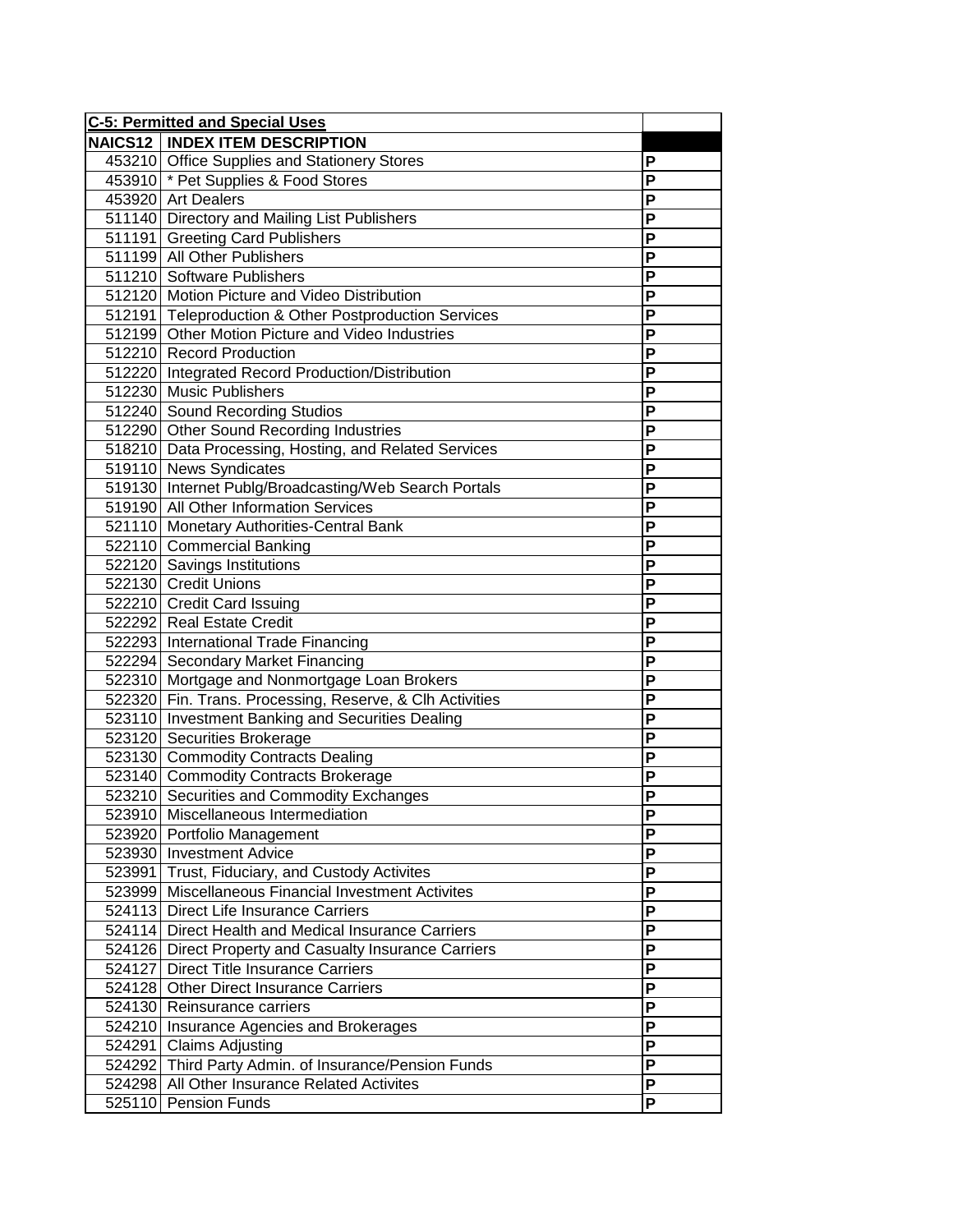| <b>C-5: Permitted and Special Uses</b> |                                                       |           |
|----------------------------------------|-------------------------------------------------------|-----------|
|                                        | <b>NAICS12   INDEX ITEM DESCRIPTION</b>               |           |
|                                        | 525120 Health and Welfare Funds                       | P         |
|                                        | 525190 Other Insurance Funds                          | P         |
|                                        | 525910 Open-End Investment Funds                      | P         |
|                                        | 525920 Trusts, Estates, and Agency Accounts           | P         |
|                                        | 525990 Other Financial Vehicles                       | Ρ         |
|                                        | 531110 Lessors of Residential Buildings and Dwellings | P         |
|                                        | 531120 Lessors of Nonresidential Buildings            | P         |
|                                        | 531190 Lessors of Other Real Estate Property          | P         |
|                                        | 531210 Offices of Real Estate Agents and Brokers      | P         |
|                                        | 531311 Residential Property Managers                  | P         |
|                                        | 531312 Nonresidential Property Managers               | P         |
|                                        | 531320 Offices of Real Estate Appraisers              | P         |
|                                        | 531390 Other Activites Related to Real Estate         | P         |
|                                        | 532210 Consumer Electronics and Appliances Rental     | P         |
|                                        | 532220 Formal Wear and Costume Rental                 | P         |
|                                        | 532230 Video Tape and Disc Rental                     | P         |
|                                        | 532291 Home Health Equipment Rental                   | P         |
|                                        | 532292 Recreational Goods Rental                      | P         |
|                                        | 532299 All Other Consumer Goods Rental                | P         |
|                                        | 532420 Office Machinery and Equip. Rental and Leasing | P         |
|                                        | 533110 Lessors of Nonfinancial Intangible Assets      | P         |
|                                        | 541110 Offices of Lawyers                             | P         |
|                                        | 541191 Title Abstract and Settlement Offices          | P         |
|                                        | 541199 All Other Legal Services                       | P         |
|                                        | 541211 Offices of Certified Public Accountants        | P         |
|                                        | 541213 Tax Preparation Services                       | P         |
|                                        | 541214 Payroll Services                               | P         |
|                                        | 541219 Other Accounting Services                      | P         |
|                                        | 541310 Architectural Services                         | P         |
|                                        | 541320 Landscape Architectural Services               | P         |
|                                        | 541330 Engineering Services                           | P         |
|                                        | 541340 Drafting Services                              | P         |
|                                        | 541350 Building Inspection Services                   | P         |
|                                        | 541360 Geophysical Surveying and Mapping Services     | P         |
|                                        | 541370 Surveying & Mapping (x. Geophysical) Services  | P         |
|                                        | 541380 Testing Laboratories                           | P         |
|                                        | 541410 Interior Design Services                       | P         |
|                                        | 541420 Industrial Design Services                     | P         |
|                                        | 541430 Graphic Design Services                        | P         |
|                                        | 541490 Other Specialized Design Services              | P         |
| 541511                                 | <b>Custom Computer Programming Services</b>           | P         |
| 541512                                 | <b>Computer Systems Design Services</b>               | P         |
| 541513                                 | <b>Computer Facilities Management Services</b>        | P         |
| 541519                                 | <b>Other Computer Related Services</b>                | P         |
| 541611                                 | Admin Mgmt/General Mgmt Consulting Services           | P         |
| 541612                                 | Human Resources Consulting Services                   | P         |
| 541613                                 | <b>Marketing Consulting Services</b>                  | P         |
| 541614                                 | Process/Physical Dstr/Logistics Consulting Svc.       | ${\sf P}$ |
| 541618                                 | <b>Other Management Consulting Services</b>           | P         |
| 541720                                 | R&D in the Social Sciences and Humanities             | P         |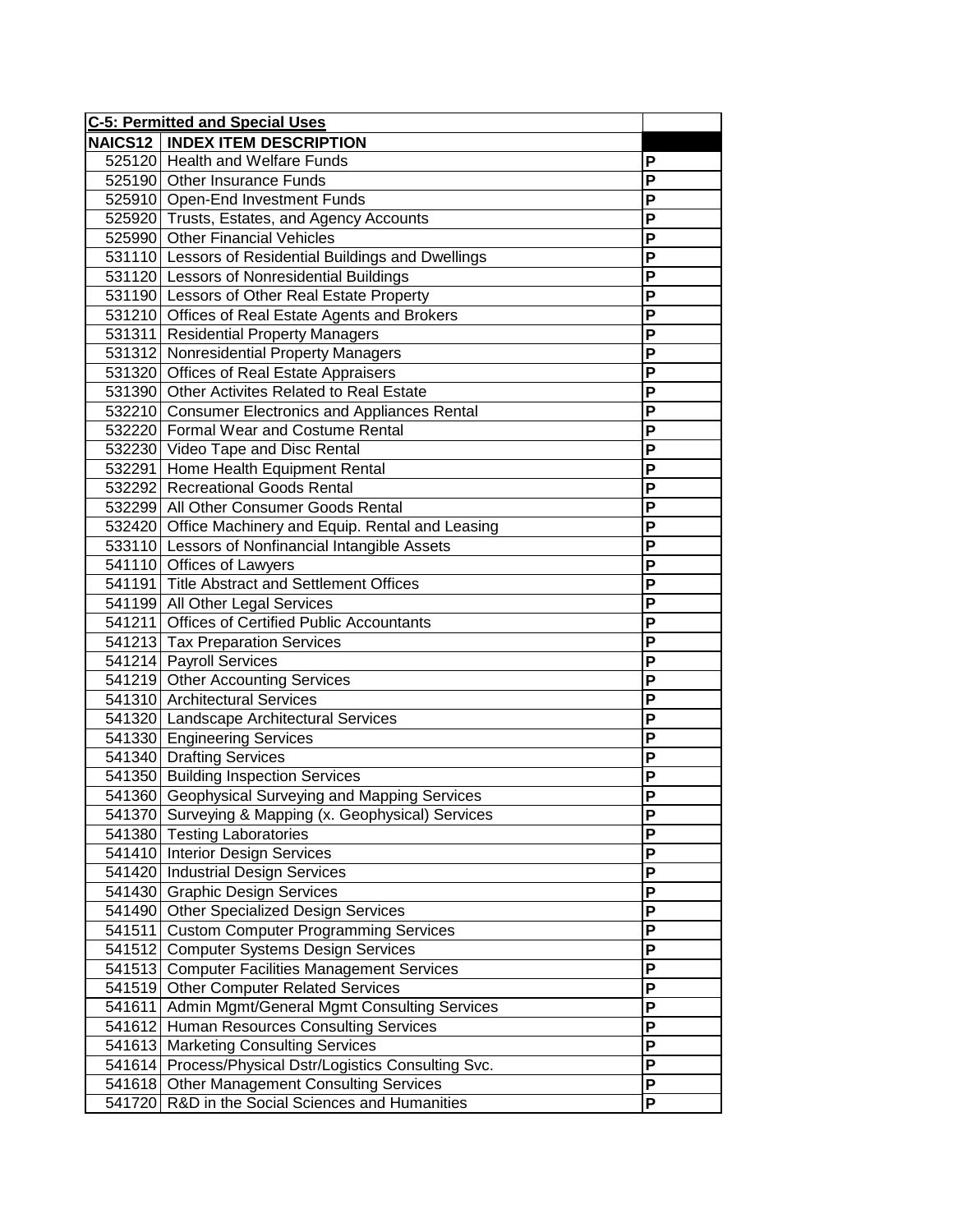| <b>C-5: Permitted and Special Uses</b> |                                                         |   |
|----------------------------------------|---------------------------------------------------------|---|
|                                        | <b>NAICS12   INDEX ITEM DESCRIPTION</b>                 |   |
|                                        | 541810 Advertising Agencies                             | P |
|                                        | 541820 Public Relations Agencies                        | P |
|                                        | 541830 Media Buying Agencies                            | P |
|                                        | 541840 Media Representatives                            | P |
|                                        | 541850 Display Advertising                              | P |
|                                        | 541860 Direct Mail Advertising                          | P |
|                                        | 541870 Advertising Material Distribution Services       | P |
|                                        | 541890 Other Services Related to Advertising            | P |
|                                        | 541910 Marketing Research and Public Opinion Polling    | P |
|                                        | 541921 Photography Studios, Portrait                    | P |
|                                        | 541922 Commercial Photography                           | P |
|                                        | 541930 Translation and Interpretation Services          | P |
|                                        | 551111 Offices of Bank Holding Companies                | P |
|                                        | 551112 Offices of Other Holding Companies               | P |
|                                        | 551114 Corp., Subsidiary, & Regional Managing Offices   | P |
|                                        | 561110 Office Administrative Services                   | P |
|                                        | 561210 Facilities Support Services                      | P |
|                                        | 561311 Employment Placement Agencies                    | P |
|                                        | 561312 Executive Search Services                        | P |
|                                        | 561320 Temporary Help Services                          | P |
|                                        | 561330 Professional Employer Organizations              | P |
|                                        | 561410 Document Preparation Services                    | P |
|                                        | 561421 Telephone Answering Services                     | P |
|                                        | 561422 Telemarketing Bureaus & Other Contact Centers    | P |
|                                        | 561439 Other Business Svc. Centers (incl. Copy Shops)   | P |
|                                        | 561440 Collection Agencies                              | P |
|                                        | 561450 Credit Bureaus                                   | P |
|                                        | 561492 Court Reporting and Stenotype Services           | P |
|                                        | 561510 Travel Agencies                                  | P |
|                                        | 561520 Tour Operators                                   | P |
|                                        | 561591 Convention and Visitors Bureaus                  | P |
|                                        | 561599 All Other Travel Arrangment and Reservation Svc. | P |
|                                        | 561611 Investigation Services                           | P |
|                                        | 561621 Security Systems Services (except Locksmiths)    | P |
|                                        | 561622 Locksmiths                                       | Р |
| 611610                                 | Fine Arts Schools                                       | P |
|                                        | 611630 Language Schools                                 | P |
|                                        | 611691 Exam Preparation and Tutoring                    | P |
|                                        | 611692 Automobile Driving Schools                       | P |
|                                        | 611710 Educational Support Services                     | P |
| 621111                                 | <b>Offices of Physicians</b>                            | P |
| 621112                                 | Offices of Physicians, Mental Health Specialists        | P |
| 621210                                 | <b>Offices of Dentists</b>                              | P |
| 621310                                 | Offices of Chiropractors                                | P |
| 621320                                 | <b>Offices of Optometrists</b>                          | P |
| 621340                                 | Offices of Physical, Occup, & Speech Therapists         | P |
| 621391                                 | <b>Offices of Podiatrists</b>                           | P |
| 621399                                 | Offices of All Other Misc. Health Practitioners         | P |
| 621410                                 | <b>Family Planning Centers</b>                          | P |
| 621491                                 | <b>HMO Medical Centers</b>                              | P |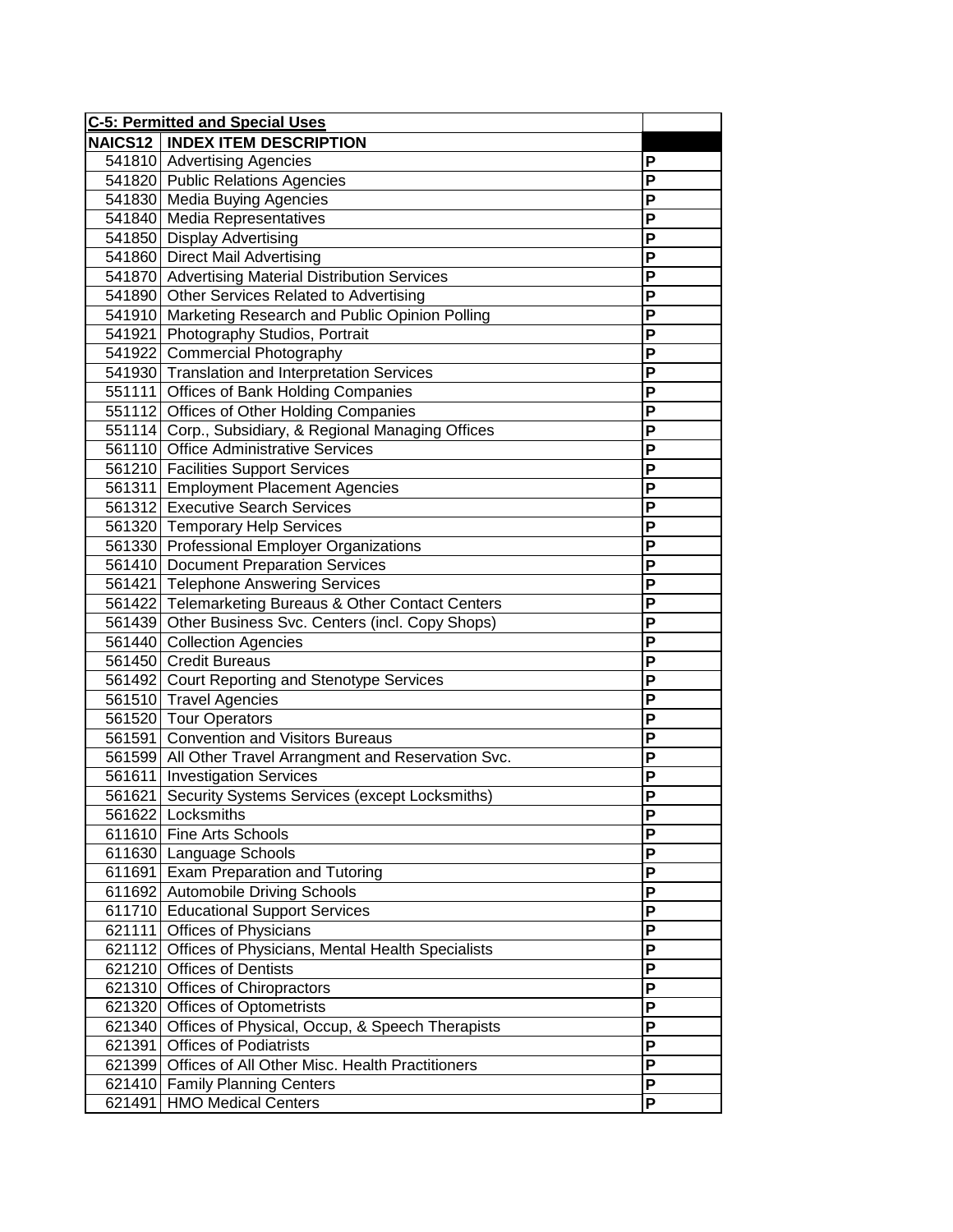| <b>C-5: Permitted and Special Uses</b> |                                                                                                 |                |
|----------------------------------------|-------------------------------------------------------------------------------------------------|----------------|
| NAICS12                                | <b>INDEX ITEM DESCRIPTION</b>                                                                   |                |
|                                        | 621492 Kidney Dialysis Centers                                                                  | P              |
|                                        | 621498 All Other Outpatient Care Centers                                                        | P              |
|                                        | 621511 Medical Laboratories                                                                     | P              |
|                                        | 621512 Diagnostic Imaging Centers                                                               | P              |
|                                        | 621610 Home Health Care Services                                                                | P              |
|                                        | 622110 General Medical and Surgical Hospitals                                                   | P              |
|                                        | 711320 Promoters of Perf. Arts/Sports without Facilities                                        | P              |
|                                        | 711410 Agents and Managers for Misc. Public Figures                                             | P              |
|                                        | 711510 Independent Artists, Writers, and Performers                                             | P              |
|                                        | 811212 Computer/Office Machine Repair & Maintenance                                             | P              |
|                                        | 811213 Communication Equipment Repair/Maintenance                                               | P              |
|                                        | 811219 Other Elec./Precision Equipment Repair & Main.                                           | P              |
|                                        | 811411 Home and Garden Equip. Repair & Maintenance                                              | P              |
|                                        | 811412 Appliance Repair and Maintenance                                                         | P              |
|                                        | 811420 Reupholstery and Furniture Repair                                                        | P              |
|                                        | 811430 Footwear and Leather Goods Repair                                                        | P              |
|                                        | 812111 Barber Shops                                                                             | P              |
|                                        | 812112 Beauty Salons                                                                            | P              |
|                                        | 812113 Nail Salons                                                                              | P              |
|                                        | 812191 Diet and Weight Reducing Centers                                                         | P              |
|                                        | 812320 Drycleaning/Laundry Services (x. Coin-Operated)                                          | P              |
|                                        | 812921 Photofinishing Laboratories (except One-Hour)                                            | P              |
|                                        | 812922 One-Hour Photofinishing                                                                  | P              |
| 813211                                 | <b>Grantmaking Foundations</b>                                                                  | P              |
|                                        | 813212 Voluntary Health Organizations                                                           | P              |
|                                        | 813219 Other Grantmaking and Giving Services                                                    | P              |
|                                        | 813311 Human Rights Organizations                                                               | P              |
|                                        | 813312 Environment/Conservation/Wildlife Organizations                                          | P              |
|                                        | 813319 Other Social Advocacy Organizations                                                      | P              |
|                                        | 813410 Civic and Social Organizations                                                           | P              |
|                                        | 813910 Business Associations                                                                    | P              |
|                                        | 813920 Professional Organizations                                                               | $\overline{P}$ |
|                                        | 813930 Labor Unions and Similar Labor Organizations                                             | P              |
|                                        | 813940 Political Organizations                                                                  | P              |
|                                        | 813990 Other Similar Orgs. (x. Bus., Prof., Labor, Polit.)                                      | P              |
|                                        | 921130 Public Finance Activities                                                                | P              |
| 923110                                 | Administration of Education Programs                                                            | P              |
|                                        | 923120 Administration of Public Health Programs                                                 | P              |
|                                        | 923130 Administration of Human Resource Programs                                                | P              |
|                                        | 923140 Administration of Veterans' Affairs                                                      | P              |
| 924110                                 | Admin of Air/Water Resource/Solid Waste Mgmt                                                    | P              |
| 924120                                 | Administration of Conservation Programs                                                         | P              |
| 925110                                 | Administration of Housing Programs                                                              | P<br>P         |
| 925120                                 | Admin of Urban Planning & Comm. & Rural Dev.                                                    | P              |
| 926110                                 | Administration of General Economic Programs                                                     | P              |
| 926120                                 | Regulation & Admin of Transportation Programs                                                   | $\mathsf{P}$   |
| 926130                                 | Regulation and Administration of Misc. Utilities                                                | $\mathsf{P}$   |
| 926140<br>926150                       | Regulation of Agri. Marketing and Commodities<br>Reg., Licensing, Insp. of Misc. Comml. Sectors | $\mathsf{P}$   |
| 927110                                 | Space Research and Technology                                                                   | P              |
|                                        |                                                                                                 |                |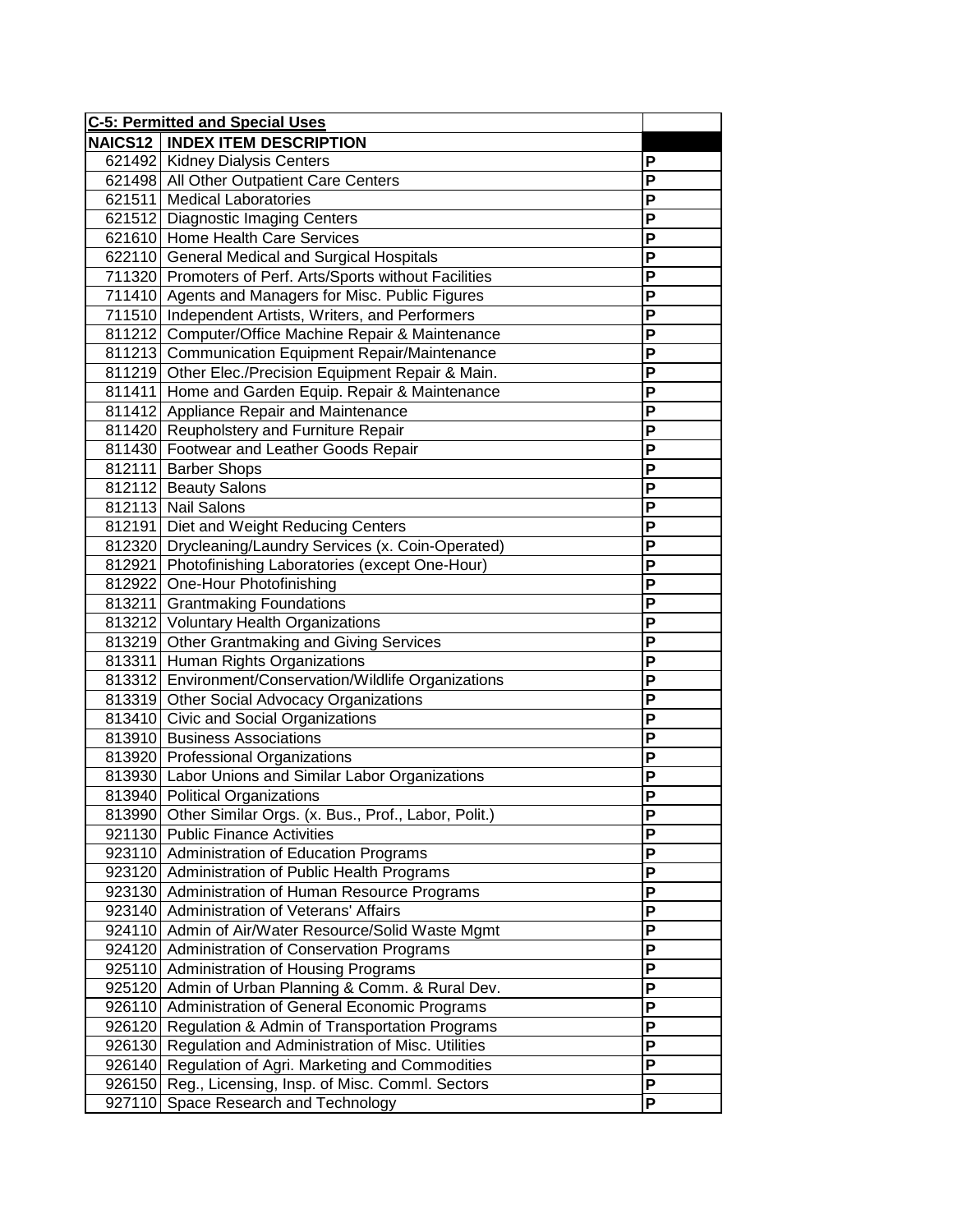| <b>C-5: Permitted and Special Uses</b> |                                                           |                         |
|----------------------------------------|-----------------------------------------------------------|-------------------------|
|                                        | <b>NAICS12   INDEX ITEM DESCRIPTION</b>                   |                         |
|                                        | 928110 National Security                                  | P                       |
|                                        | 928120 International Affairs                              | P                       |
|                                        | C-5 Special Uses                                          |                         |
|                                        | 238150 Glazing Contractors                                | S                       |
|                                        | 238160 Roofing Contractors                                | $\overline{\mathbf{s}}$ |
|                                        | 238170 Siding Contractors                                 | $\overline{\mathbf{s}}$ |
|                                        | 238190 Other Foundation & Building Exterior Contractors   | $\overline{\mathbf{s}}$ |
|                                        | 238210 Electric Contracting                               | $\overline{\mathbf{s}}$ |
|                                        | 238220 Plumbing and Heating Contractors                   | $\overline{\mathbf{s}}$ |
|                                        | 238290 Other Building Equipment contractors               | $\overline{\mathbf{s}}$ |
|                                        | 238310 Drywall and Insulation Contractors                 | $\overline{\mathbf{s}}$ |
|                                        | 238320 Painting and Wall Covering Contractors             | $\overline{\mathbf{s}}$ |
|                                        | 238330 Flooring Contractors                               | $\overline{\mathbf{s}}$ |
|                                        | 238340 Tile and Terrazzo Contractors                      | $\overline{\mathsf{s}}$ |
|                                        | 238350 Finish Carpentry Contractors                       | $\overline{s}$          |
|                                        | 238390 Other Building Finishing Contractors               | $\overline{\mathbf{s}}$ |
|                                        | 334111 Electronic Computers Manufacturing                 | $\overline{\mathbf{s}}$ |
|                                        | 334112 Computer Storage Device Manufacturing              | $\overline{\mathbf{s}}$ |
|                                        | 334113 Computer Terminal Manufacturing                    | $\overline{\mathbf{s}}$ |
|                                        | 334119 Other Computer Peipheral Equipment Mfg.            | $\overline{\mathbf{s}}$ |
|                                        | 334210 Telephone Apparatus Manufacturing                  | $\overline{\mathbf{s}}$ |
|                                        | 334220 Radio-TV Broadcast/Wireless Comm. Equip. Mfg.      | $\overline{\mathbf{s}}$ |
|                                        | 334290 Other Communications Equipment Manufacturing       | $\overline{\mathbf{s}}$ |
|                                        | 334310 Audio and Video Equipment Manufacturing            | $\overline{\mathbf{s}}$ |
|                                        | 339112 Surgical and Medical Instrument Manufacturing      | $\overline{\mathbf{s}}$ |
|                                        | 339113 Surgical Appliance and Supplies Manufacturing      | $\overline{\mathbf{s}}$ |
|                                        | 339114 Dental Equipment and Supplies Manufacturing        | $\overline{\mathbf{s}}$ |
|                                        | 339115 Ophthalmic Goods Manufacturing                     | $\overline{\mathbf{s}}$ |
|                                        | 339116 Dental Laboratories                                | $\overline{\mathbf{s}}$ |
|                                        | 441110 New Car Dealers                                    | $\overline{\mathbf{s}}$ |
|                                        | 441210 Recreational Vehicle Dealers                       | $\overline{\mathsf{s}}$ |
|                                        | 441221 Motorcycle/ATV/Personal Watercaft Dealers          | $\overline{\mathsf{s}}$ |
|                                        | 441222 Boat Dealers                                       | $\overline{\mathbf{s}}$ |
|                                        | 441229 All Other Motor Vehicle Dealers                    | $\overline{\mathbf{s}}$ |
|                                        | 441310 Automotive Parts and Accessories Stores            | <u>s</u>                |
| 441320                                 | <b>Tire Dealers</b>                                       | $\overline{\mathbf{s}}$ |
|                                        | 444110 Home Centers                                       | $\mathbf s$             |
|                                        | 444190 Other Building Material Dealers                    | $\overline{\mathbf{s}}$ |
|                                        | 444210 Outdoor Power Equipment Stores                     | $\overline{\mathbf{s}}$ |
|                                        | 444220 Nursery, Garden Center, & Farm Supply Stores       | $\overline{\mathbf{s}}$ |
| 445310                                 | Beer, Wine, and Liquor Stores                             | $\overline{\mathbf{s}}$ |
| 447110                                 | <b>Gasoline Stations with Convenience Stores</b>          | $\overline{\mathbf{s}}$ |
| 447190                                 | <b>Other Gasoline Stations</b>                            | $\overline{\mathbf{s}}$ |
| 448190                                 | Other Clothing Stores (*Lingerie stores)                  | $\overline{\mathbf{s}}$ |
| 451110                                 | Sporting Goods Store-Gun Shops and/or Firearms/Ammo Sales | $\overline{\mathbf{s}}$ |
| 452311                                 | Warehouse Clubs and Supercenters                          | $\overline{\mathbf{s}}$ |
| 452319                                 | All Other General Merchandise Stores                      | $\overline{\mathbf{s}}$ |
| 453220                                 | Gift, Novelty, and Souvenir Stores                        | $\overline{\mathbf{s}}$ |
| 453310                                 | <b>Used Merchandise Stores</b>                            | $\overline{\mathbf{s}}$ |
| 453910                                 | * Pet Stores/Shops                                        | $\overline{\mathbf{s}}$ |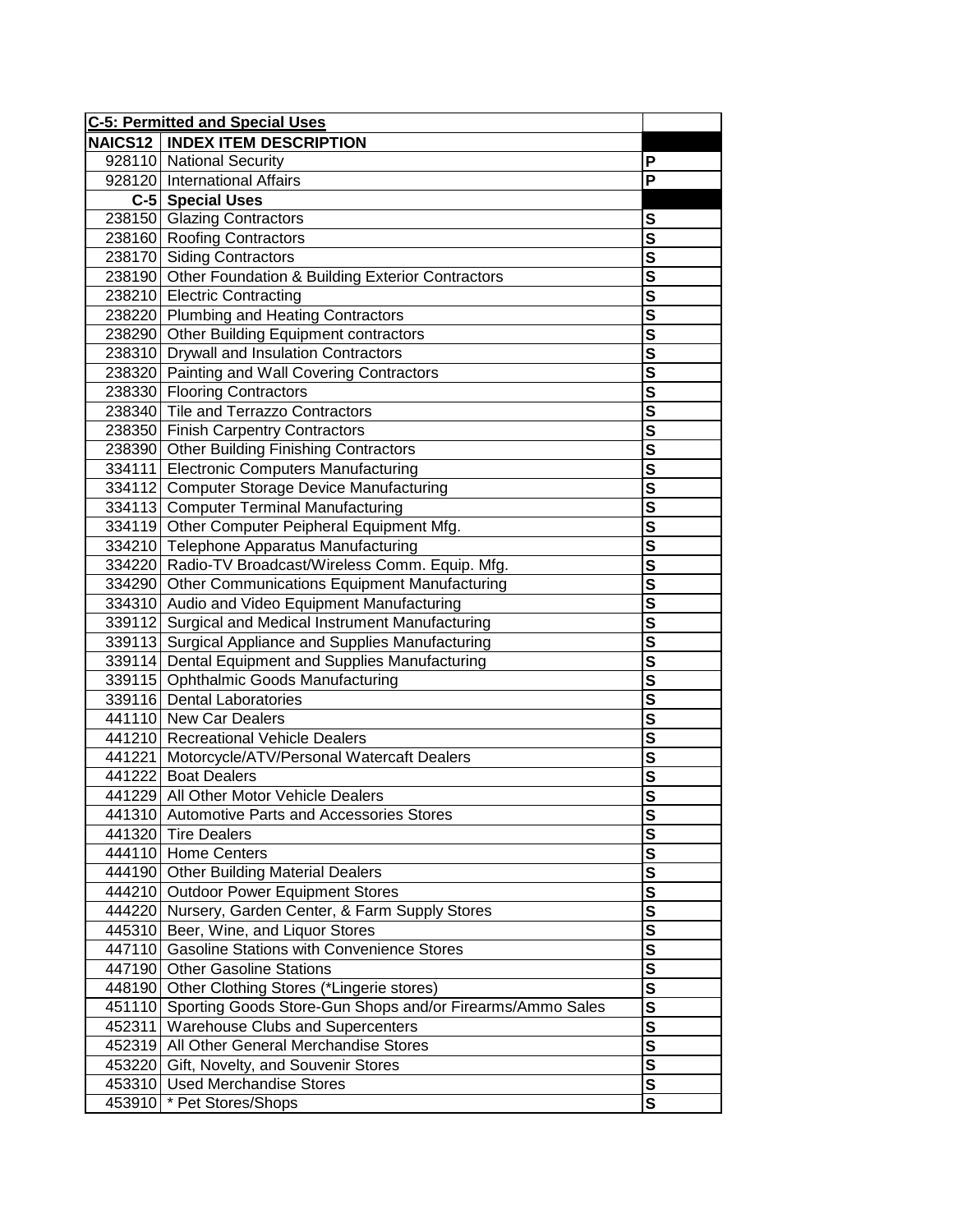| <b>C-5: Permitted and Special Uses</b> |                                                            |                         |
|----------------------------------------|------------------------------------------------------------|-------------------------|
|                                        | <b>NAICS12   INDEX ITEM DESCRIPTION</b>                    |                         |
|                                        | 453991 Tobacco Stores                                      | S                       |
|                                        | 453998 All Other Miscellaneous Store Retailers             | S                       |
|                                        | 512131 Motion Picture Theaters (except Drive-Ins)          | S                       |
|                                        | 517110 Wired Telecommunications Carriers                   | S                       |
|                                        | 517210 Wireless Telecomm. Carriers (except Satellite)      | S                       |
|                                        | 517410 Satellite Telecommunications                        | $\overline{\mathbf{s}}$ |
|                                        | 517911 Telecommunications Resellers                        | $\overline{\mathbf{s}}$ |
|                                        | 517919 All Other Telecommunications                        | $\overline{\mathbf{s}}$ |
|                                        | 522190 Other Depository Credit Intermediation              | S                       |
|                                        | 522220 Sales Financing                                     | S                       |
|                                        | 522291 Consumer Lending                                    | $\overline{\mathbf{s}}$ |
|                                        | 522298 All Other Nondepository Credit Intermediation       | $\overline{\mathbf{s}}$ |
|                                        | 522390 Other Activites Related to Credit Intermediation    | $\overline{\mathbf{s}}$ |
|                                        | 532111 Passenger Car Rental                                | $\overline{\mathbf{s}}$ |
|                                        | 532112 Passenger Car Leasing                               | $\overline{\mathsf{s}}$ |
|                                        | 532120 Truck, Utility Trailer, and RV Rental and Leasing   | $\overline{\mathbf{s}}$ |
|                                        | 532310 General Rental Centers                              | S                       |
|                                        | 541620 Environmental Consulting Services                   | S                       |
|                                        | 541690 Other Scientific and Technical Consulting Svc.      | S                       |
|                                        | 541710 R&D in Physical, Engineering, and Life Sciences     | S                       |
|                                        | 541711 Research and Development in Biotechnology           | S                       |
|                                        | 541712 R&D in Physical, Engineering, and Life Sciences     | S                       |
|                                        | 541940 Veterinary Services                                 | $\overline{\mathbf{s}}$ |
|                                        | 541990 All Other Prof, Scientific, and Technical Services  | $\overline{\mathbf{s}}$ |
|                                        | 561431 Private Mail Centers                                | S                       |
|                                        | 561499 All Other Business Support Services                 | S                       |
|                                        | 561720 Janitorial Services                                 | S                       |
|                                        | 561730 Landscaping Services                                | S                       |
|                                        | 561740 Carpet and Upholstery Cleaning Services             | $\overline{\mathbf{s}}$ |
|                                        | 561790 Other Services to Buildings and Dwellings           | $\overline{\mathbf{s}}$ |
|                                        | 561910 Packaging and Labeling Services                     | $\overline{\mathbf{s}}$ |
|                                        | 561920 Convention and Trade Show Organizers                |                         |
|                                        | 561990 All Other Support Services                          | $\overline{\mathbf{s}}$ |
|                                        | 611410 Business and Secretarial Schools                    | S                       |
|                                        | 611420 Computer Training                                   | <u>s</u>                |
|                                        | 611430 Professional and Mgmt. Development Training         | ${\bf S}$               |
| 611511                                 | <b>Cosmetology and Barber Schools</b>                      | S                       |
|                                        | 611512 Flight Training                                     | ${\bf S}$               |
|                                        | 611513 Apprenticeship Training                             | $\mathbf{s}$            |
|                                        | 611519 Other Technical and Trade Schools                   | $\overline{\mathbf{s}}$ |
| 611620                                 | Sports and Recreation Instruction                          | $\overline{\mathbf{s}}$ |
| 611699                                 | All Other Miscellaneous Schools and Instruction            | $\overline{\mathbf{s}}$ |
| 621330                                 | Offices of Mental Health Practitioners (Except Physicians) | $\overline{\mathbf{s}}$ |
| 621493                                 | Freestanding Ambulatory Surgical/Emer. Centers             | $\overline{\mathbf{s}}$ |
| 621991                                 | Blood and Organ Banks                                      | $\overline{\mathbf{s}}$ |
| 621999                                 | All Other Misc. Ambulatory Health Care Services            | $\overline{\mathbf{s}}$ |
| 624110                                 | <b>Child and Youth Services</b>                            | $\overline{\mathbf{s}}$ |
| 624120                                 | Services for Elderly & Persons with Disabilities           | $\overline{\mathbf{s}}$ |
| 624190                                 | Other Individual and Family Services                       | $\overline{\mathbf{s}}$ |
| 624210                                 | <b>Community Food Services</b>                             | $\mathbf{s}$            |